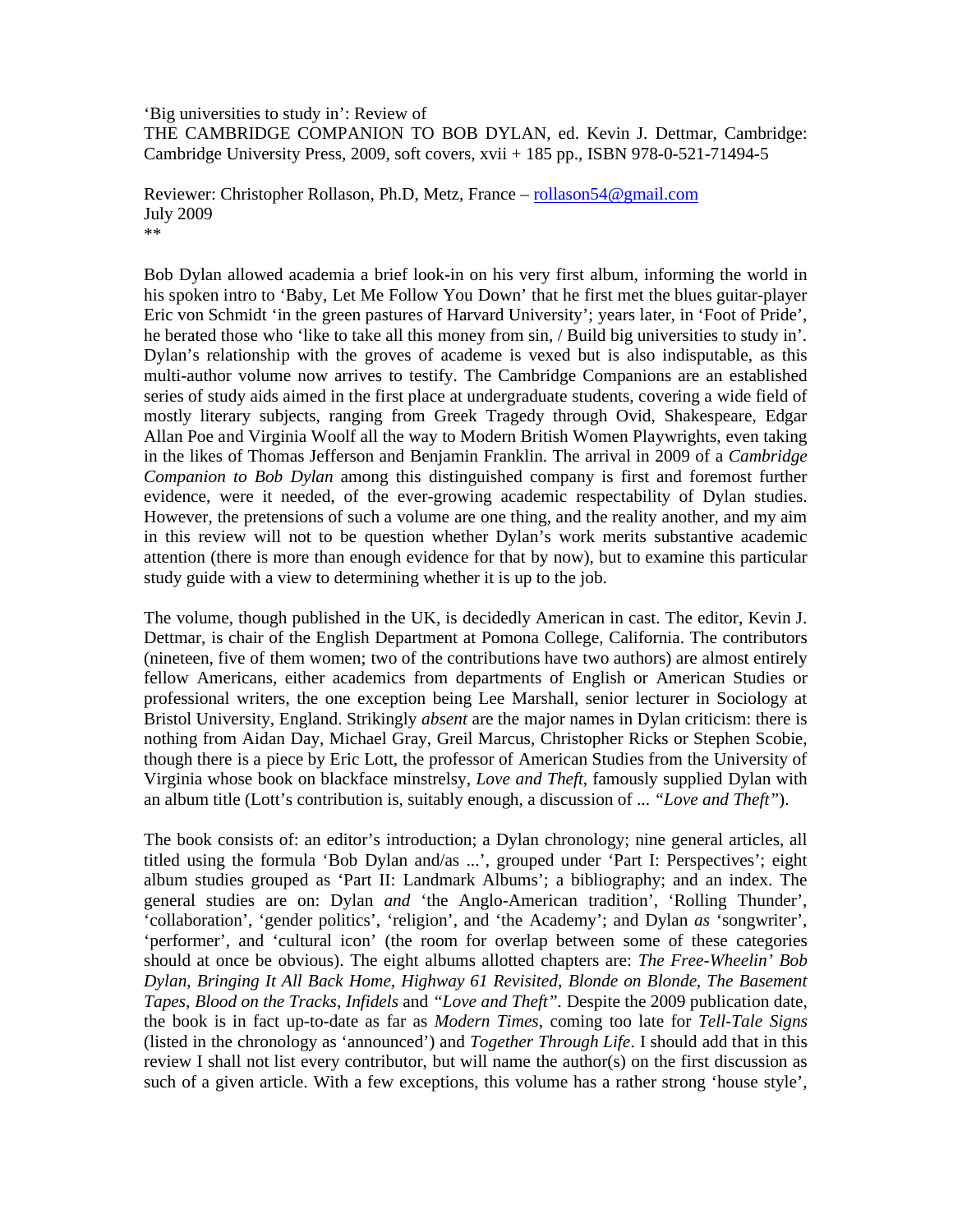and it is not always easy to winnow out a particular contributor's perspective from what often comes over as a collective take on Dylan.

The introduction starts with the striking claim: 'No other figure from the world of American popular music, from this or any other era, has attracted the volume of critical attention ... that Bob Dylan has', adding that 'no popular-culture figure has ever been adopted into the curricula of college language and literature departments in the way Dylan has' (1). In this context, the editor offers the reader a volume which has, he says, been 'designed as a classroom text' (11). Of the book's purely informative parts, the chronology is adequate; the bibliography is a shade thin and not without omissions (e.g. it forgets the volume of academic studies *Do you, Mr Jones?*, edited by Neil Corcoran, nonetheless mentioned in the text on p. 101); and the index has some strange gaps, failing to pick up, for instance, the two references to Edgar Allan Poe or the two comparisons (one almost half a page) with Orson Welles. The volume is not free of errors: the introduction refers to 'six official live albums' (10) when in fact there are nine, or ten counting the Japanese release *Live 1961-2000*; Paterson, New Jersey, is spelt "Patterson" [sic] (32); Jimmie Rodgers is misnamed Jimmy Rogers (115). Perhaps more important, on the academically crucial issue of *text* all we get is a perfunctory 'Note on Dylan's lyrics' which summarises in a few words some of the textual problems (divergences between the *Lyrics* texts and the recordings) that bedevil rigorous Dylan studies. In a book like this, one would have expected more detailed discussion here, and, certainly, there is nothing like the perceptive consideration of the subject to be found in Stephen Scobie's *Alias Bob Dylan Revisited*.

The eight album studies mostly disappoint. They do not follow a consistent template, and tend to more like fan appreciations than proper analyses. One only, that of *Bringing It All Back Home* (Jean Tamarin) takes the trouble to go through the album track by track, an approach a shade plodding but at least thorough. Eric Lott's impressions of *"Love and Theft"* are of course worth having, and are appreciative and generous but not specially systematic, though he does eloquently praise the album's 'incredible range, literary, musical and philosophical' (167). The pieces on *The Basement Tapes* (Alex Abramovich) and *Infidels* (Jonathan Lethem) both suffer from lack of definition of their object: Abramovich does not always make it clear whether he's talking about the original acetate, the official Robertson release or the full five-CD bootleg, while Lethem's digressions on the songs from the *Infidels* sessions which didn't make it to the album, 'Blind Willie McTell' and the rest, cannot be said to advance the understanding of the released album. The most ambitious, and the best, of these analyses is that of *Blonde and Blonde* by Michael Coyle and Debra Rae Cohen, a deconstructionist take on the album that would not be out of place in Day's or Scobie's pages ('Dylan refers to the impossibility of presumptive knowledge … pointing to taxonomic categories ... even while undercutting them' - 145), and which represents the volume's most (or only?) substantial contribution to the nuts and bolts of practical Dylan criticism.

The general chapters are, again, variable in nature and quality, and, again, disappoint more often than not. The piece on 'Dylan as performer' (Alan Light) lacks the detail and critical edge of Gray's major account of the subject in *Song and Dance Man III*, and is also methodologically inconsistent: it eschews bootlegs in order to give the released live albums their due , which is fair enough, and then fails to live up to its brief by omitting all mention of *MTV Unplugged* (an album loved by few, but which should be there if the equally undistinguished *Real Live* and *Dylan and the Dead* are). This chapter is overlapped thematically by that entitled 'Dylan and Rolling Thunder' (Michael Denning), which comes across as overly anecdotal and would have been best not included at all. The two chapters that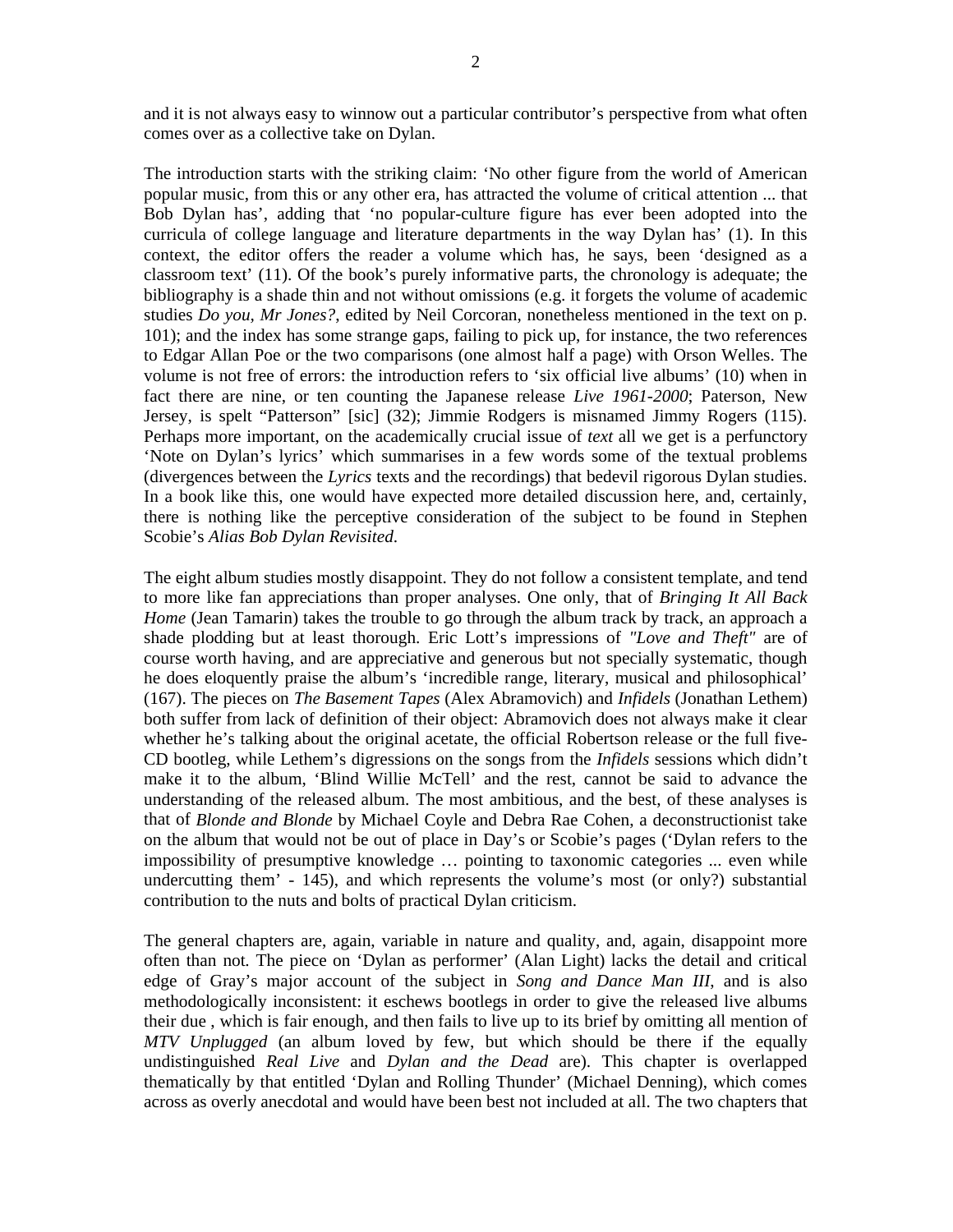aim to connect Dylan's work to the wider world, those on gender politics (Barbara O'Dair) and religion (Clifton Spargo and Anne K. Ream) are both on the thin side. It could be of interest to consider a 'feminist case against Dylan' and how it might be dealt with it in a classroom situation, but O'Dair, again, fails to go much beyond the anecdotal; Spargo and Ream's account of the born-again period does not really address any of the three religious albums in detail, or tackle the key question of how far Dylan's then Christian certainties affected the quality of his songwriting. O'Dair also exhibits a frequent fault in this collection, what I would call the 'I and I' syndrome: the methodologically suspect confusion of text and autobiography, of the 'I' constructed by the song texts and the historical Bob Dylan. To describe 'Idiot Wind', even speculatively, as 'despicably blaming the victim' (83) is to give unnecessary floor-space to two untenable assumptions, namely that the song's 'I' is Bob Dylan and that it is addressed to a 'real' individual rather than a textually constructed 'you'.

Dylan's songwriting is examined in four overlapping chapters, those on 'the Anglo-American tradition' (David Yaffe), 'Dylan as songwriter' (Anthony Decurtis), 'collaboration' (Martin Jacobi) and 'Dylan as cultural icon' (David R. Shumway), and also in the related chapter 'Bob Dylan and the Academy' by Lee Marshall, which I will examine in more detail below. The first-named four all make some valid points, but none really goes into depth on how Dylan's songwriting actually *works* on a particular song or album: there is no equivalent to, and very little mention of, the hands-on practical criticism offered by Ricks, Gray, Day or Scobie, or to Gray's exhaustive exploration of Dylan's literary and musical sources (Lee Marshall, at least, does briefly enumerate those critics – 101). The authors' failure to come to terms with those acknowledged Dylan experts does, indeed, raise eyebrows, in a book packaged as a 'classroom text'. Indeed, Ricks - not a critic I would associate with either George W. Bush or Christian fundamentalism - is, bizarrely, described at one point as a 'right-wing culture warrior' (Shumway, 117). Nor is Dylan's annual candidacy for the literature Nobel – as defended in print by his nominator, Gordon Ball – given house-room, other than a brief mention in Dettmar's introduction (10). It should also be noted that, while it is, again, Marshall who makes the important point that with a couple of exceptions (Wilfred Mellers and Keith Negus) academic Dylan studies typically concentrate almost entirely on the *words* to the exclusion of the *music*, nothing in this volume actually redresses that balance by offering any kind of musicological analysis. What we do get about the words, while not valueless, suffers from a number of defects: a needless obsession with the (non-)issue of plagiarism (the Junichi Saga, Ovid and Henry Timrod cases all, predictably, surface – Yaffe 27, Decurtis 53-54, Jacobi 66-67), with no proper corrective invocation of intertextuality; an excessive concern with biography; and repeated lapses into what I have earlier called the 'I and I' syndrome.

Lee Marshall's chapter on 'Bob Dylan and the Academy' is the most valuable thing in this book. After pointing out how Dylan studies tend to be concentrated in English departments rather than departments of music, or popular culture, or cultural studies, Marshall goes on to break new Dylanological ground by trying to account for this phenomenon (as borne out, indeed, by the provenance of most of this book's contributors): 'How was it', he asks, that in the 1960s 'a writer of popular songs became (partially) accepted into the literary canon?' He points out that 'the 1960s were the heyday of the study of poetry in English departments', and suggests that at the time lecturers in the field, a shade opportunistically, brought Dylan into poetry class so as 'to appear hip to their students' (104) (though also, presumably, as a strategy for inducing a taste for poetry in general?) Marshall goes on to stress that *since* then there has been 'a great expansion of the study of popular culture in universities' - and that, paradoxically, 'cultural studies generally has paid very little attention to Dylan' (107). In